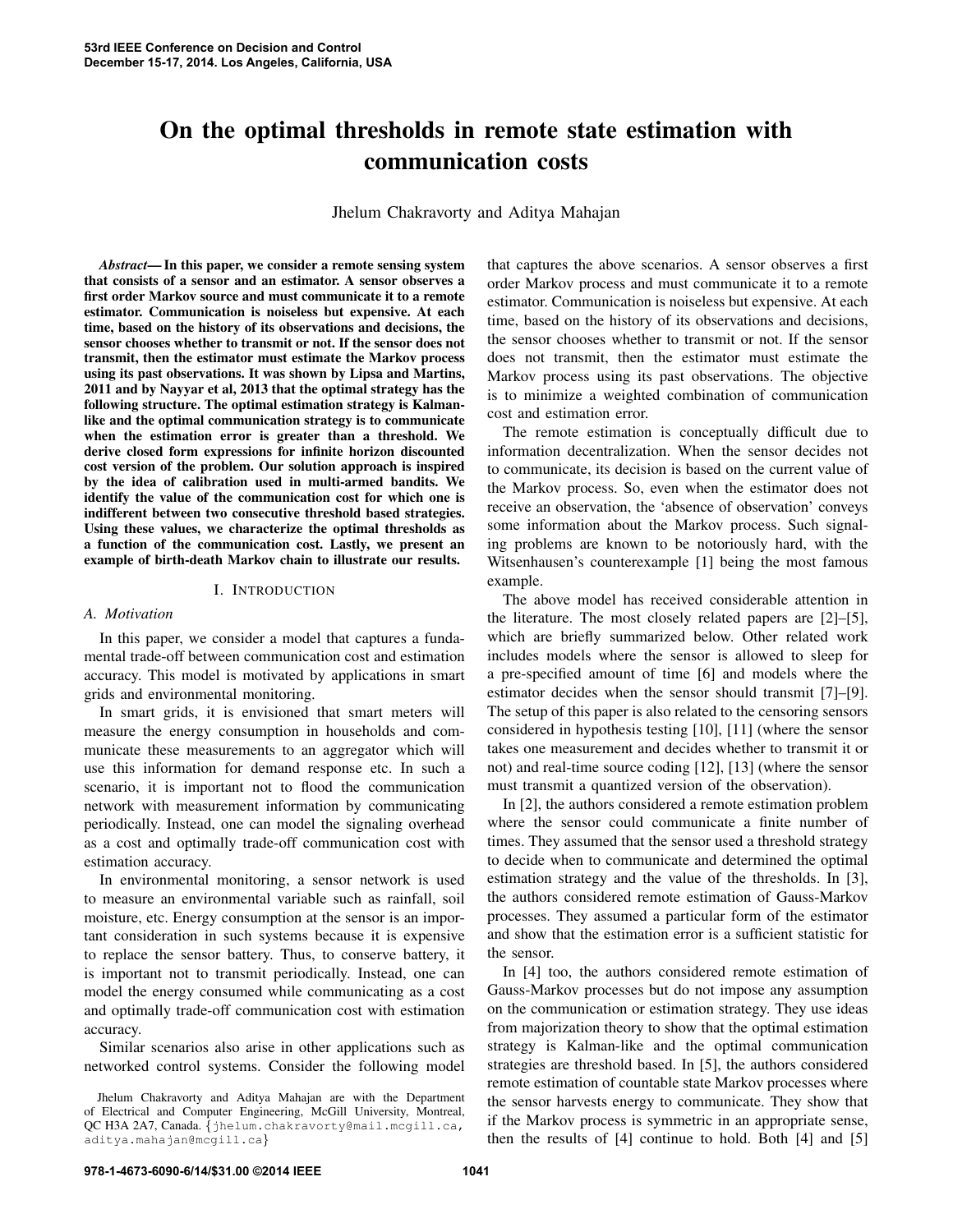identified dynamic programs to find the optimal thresholds.

Threshold based transmission policies may be viewed as event-based transmission policies: transmission takes place when an event (estimation error greater than a threshold) takes place. Such event-based transmission has also received considerable attention in the literature, a detailed overview of which is given in [14]. In recent years, various eventtriggered policies have been proposed and analyzed for different stochastic and deterministic setups, of which a few works are given in [15]–[19].

In this paper, we revisit the model of [4] and [5] and look at it from a slightly different point of view. Instead of asking what is the optimal threshold for a particular communication cost, we ask what is the range of communication costs for which a particular threshold is optimal. To find such a range, we use the idea of calibration from multi-armed bandits. We identify the value of the communication cost for which one is indifferent between two consecutive threshold strategies. Using these values, we obtain the range of communication costs for which a particular strategy is optimal.

#### *B. Notation*

 $\mathbb Z$  denotes the set of integers and  $\mathbb N$  denotes the set of natural numbers.  $x_{1:t}$  is a short hand for the vector  $(x_1, \ldots, x_t)$ . For a matrix A,  $A_{ij}$  denotes the  $(i, j)$ -th element of A and  $A_i$  denotes the *i*-th row of A. Note that unlike the standard notation, in our notation the indices to denote an element of a matrix take both positive and negative values. Furthermore,  $A^{\dagger}$  denotes the transpose of A.  $I_k$  denotes the identity matrix of dimension  $k \times k$ ,  $k \in \mathbb{N}$ .  $\mathbf{1}_k$  denotes  $k \times 1$  vector of ones.  $\langle v, w \rangle$  denotes the inner product between vectors v and w,  $\mathbb{P}(\cdot)$  denotes the probability of an event,  $\mathbb{E}[\cdot]$  denotes the expectation of a random variable, and  $1\{\cdot\}$  denotes the indicator function of a statement.

## *C. Problem Formulation*

Consider a remote sensing system, which consists of a sensor and an estimator. The sensor observes the state of a first-order Markov process  $\{X_t\}_{t=0}^{\infty}$ ,  $X_t \in \mathbb{Z}^1$ , with transition matrix P. Assume that the Markov process starts in state  $x_0$  that is known to the sensor and the estimator.

At time  $t$ , the sensor decides between two alternatives: either to transmit the current state  $X_t$  and incur a cost c or not transmit and incur no cost. The sensor's decision is denoted by  $U_t \in \{0, 1\}$ , where  $U_t = 0$  denotes no transmission and  $U_t = 1$  denotes transmitting the current state. The transmitted symbol  $Y_t$  is given by

$$
Y_t = \begin{cases} X_t, & \text{if } U_t = 1\\ \epsilon, & \text{if } U_t = 0 \end{cases}
$$

where  $\epsilon$  means no transmission.

The sensor's decision is generated as follows:

$$
U_t = f_t(X_{1:t}, U_{1:t-1}, Y_{1:t-1})
$$
\n<sup>(1)</sup>

<sup>1</sup>The results generalize to  $X_t \in \mathbb{R}^n$ , but for ease of exposition we restrict our discussion to  $X_t \in \mathbb{Z}$ 

where  $f_t$  is called the *communication rule* at time  $t$  and the collection  $f = (f_1, f_2, \dots)$  is called the *communication strategy*.

The estimator observes the transmitted symbols and generates an estimate  $\hat{X}_t \in \mathbb{Z}$  as follows:

$$
\hat{X}_t = g_t(Y_{1:t})
$$
\n(2)

where  $g_t$  is called the *estimation rule* at time  $t$  and the collection  $\mathbf{g} = (g_1, g_2, \dots)$  is called the *estimation strategy*. We are interested in the following optimization problem:

*Problem 1:* In the above model, given the transition matrix  $P$  of the Markov process, the communication cost  $c$  and a distortion function  $\ell : \mathbb{Z} \times \mathbb{Z} \to \mathbb{R}_+$ , choose transmission and estimation strategies  $(f, g)$  to minimize the discounted cost

$$
J(\mathbf{f}, \mathbf{g}) = \mathbb{E}\left[\sum_{t=0}^{\infty} \beta^t \left[cU_t + \ell(X_t, \hat{X}_t)\right] \middle| X_0 = x_0\right]
$$
 (3)

where  $\beta \in (0, 1)$  is the discount factor.

# *D. Results of [4] and [5]*

Slight variations of the above model have been considered in [4], [5] where the objective was to minimize the finite horizon cost

$$
\mathbb{E}\left[\sum_{t=0}^{T} \left[cU_t + \ell(X_t, \hat{X}_t)\right] \middle| X_0 = x_0\right].
$$
 (4)

The model in [4] assumed a Gauss-Markov process with square error distortion while the model in [5] assumed that sensor had limited battery that was replenished using energy harvesting. The structure of optimal communication and estimation strategies was established in [5] under the following assumptions.

(A1) The transition matrix  $P$  of the Markov process is a symmetric and banded Toeplitz matrix with decaying terms, i.e.

$$
P_{ij} = \begin{cases} p_{|i-j|}, & \text{if } |i-j| \le b \\ 0, & \text{if } |i-j| > b \end{cases}
$$

where b is fixed and  $p_0 > p_1 > \cdots > p_b$ .

(A2) The distortion function is given by  $\ell(X_t, \hat{X}_t)$ , where  $\ell$  is monotone increasing and even function given by  $\ell(X_t, \hat{X}_t) = \mathbb{1}\{X_t \neq \hat{X}_t\}$  or  $\ell(X_t, \hat{X}_t) = |X_t - \hat{X}_t|^d$ for some  $d > 0$ . With a slight abuse of notation, we use  $\ell(X_t - \hat{X}_t)$  to denote the distortion function.

*Remark 1:* Instead of assumption (A1), it was assumed in [5] that the Markov process evolves according to

$$
X_{t+1} = X_t + N_t
$$

where  $N_t$  has an even and a.s.u. (almost symmetric and unimodal) distribution. That assumption was motivated by the model in [4] where the (real-valued) Markov process evolves according to

$$
X_{t+1} = aX_t + N_t
$$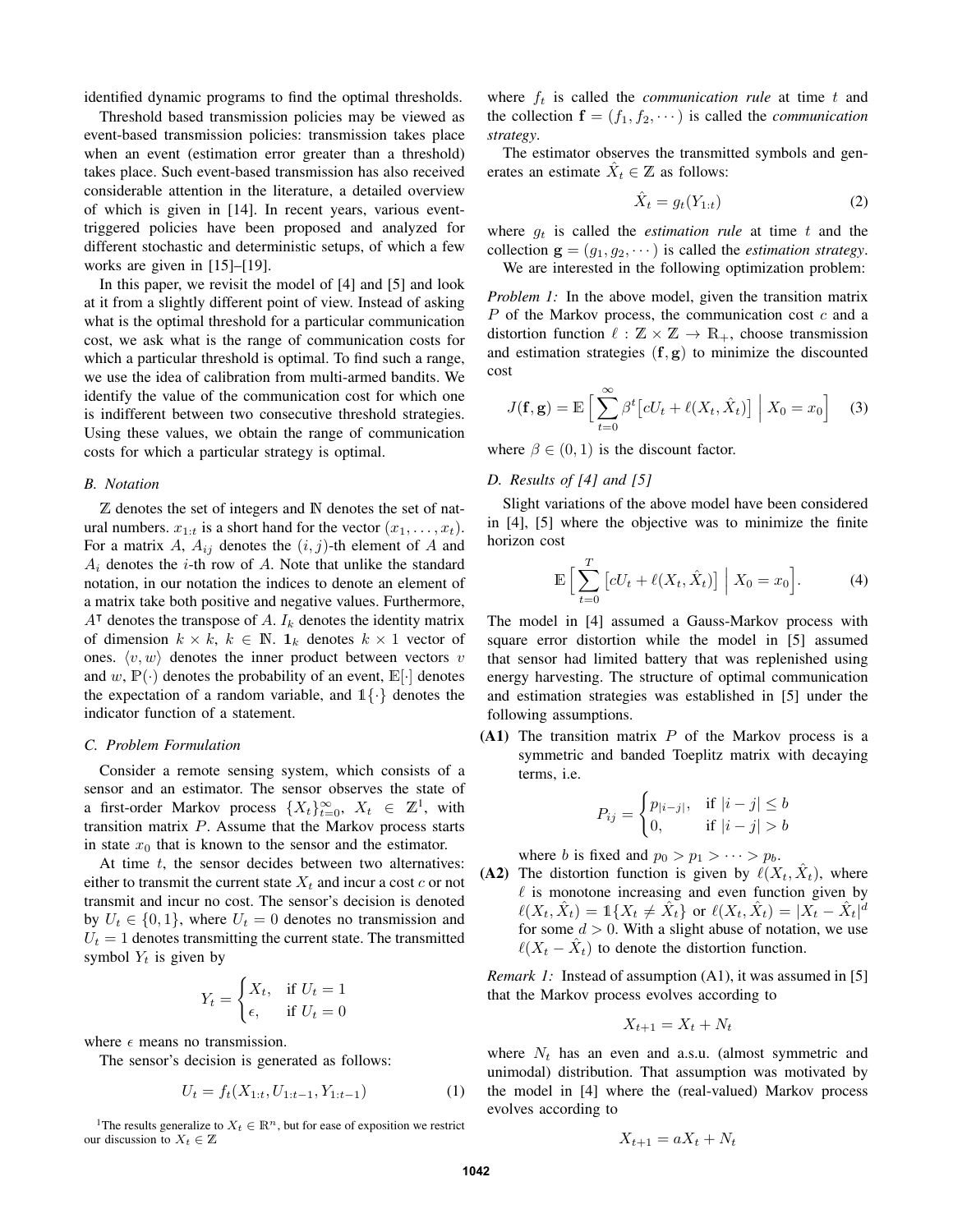where  $N_t$  is a zero-mean Gaussian process. Our assumption (A1) is equivalent to the assumption of [5] and, in our opinion, a more natural characterization of a Markov process. In addition, [5] had assumed that the distribution of  $X_0$  is even and a.s.u. We do not need that assumption because we assume that  $x_0$  is fixed.

*Definition 1:* Let  $Z_t$  denote the most recent transmitted value of the Markov process. The process  $\{Z_t\}_{t=0}^\infty$  evolves in a controlled Markov manner as follows:

and

$$
\mathcal{L}^{\mathcal{L}}(\mathcal{L}^{\mathcal{L}})
$$

 $Z_0 = x_0$ 

$$
Z_t = \begin{cases} X_t, & \text{if } U_t = 1\\ Z_{t-1}, & \text{if } U_t = 0. \end{cases}
$$

Note that since  $U_t$  can be inferred from the transmitted symbol  $Y_t$ , the estimator can also keep track of  $Z_t$  as follows:

$$
Z_0 = x_0
$$

and

$$
Z_t = \begin{cases} Y_t, & \text{if } Y_t \neq \epsilon \\ Z_{t-1}, & \text{if } Y_t = \epsilon. \end{cases}
$$

*Theorem 1: [5, Theorem 2], [4, Proposition 1] Consider the finite horizon version of Problem 1 under assumptions (A1) and (A2). The process*  $\{Z_t\}_{t=0}^T$  *is a sufficient statistic at the estimator and an optimal estimation strategy is given by:*

$$
\hat{X}_t = g_t(Z_t) = Z_t.
$$
\n(5)

In general, the optimal estimation strategy depends on the choice of the communication strategy and vice-versa. Theorem 1 shows that when the Markov process and the distortion function satisfy appropriate symmetry assumptions, the optimal estimation strategy can be specified in closed form. Consequently, we can fix the estimator to be of the above form, and consider the centralized problem of identifying the best communication strategy.

*Definition 2:* Let  $E_t = X_t - Z_{t-1}$ . The process  $\{E_t\}_{t=0}^{\infty}$ evolves in a controlled Markov manner as follows:

$$
\mathbb{P}(E_{t+1} = n \mid E_t = e, U_t = u) = \begin{cases} P_{0n} & \text{if } u = 1 \\ P_{en} & \text{if } u = 0. \end{cases}
$$

*Theorem 2: [5, Theorem 3], [4, Theorem 1] Consider the finite horizon version of Problem 1 under assumptions (A1) and (A2). The process*  ${E_t}_{t=1}^T$  *is a sufficient statistic at the sensor and an optimal communication strategy is characterized by a sequence of thresholds*  $\{k_t\}_{t=1}^T$  *i.e.,* 

$$
U_t = f_t(E_t) = \begin{cases} 1, & \text{if } |E_t| \ge k_t \\ 0, & \text{if } |E_t| < k_t. \end{cases}
$$

*The optimal strategy mentioned above is given by the solution of the following dynamic programming*

$$
V_{T+1}(\cdot) = 0\tag{6}
$$

*and for*  $t = T, \ldots, 0$ 

$$
V_t(e) = \min\Big\{c + \sum_{n=-\infty}^{\infty} P_{0n}V_{t+1}(n),
$$
\n
$$
\ell(e) + \sum_{n=-\infty}^{\infty} P_{en}V_{t+1}(n)\Big\}.
$$
\n(7)

## *E. Contributions of this paper*

Theorem 2 shows that the optimal communication strategy is threshold based and, hence, easy to implement. However, we still need to solve an appropriate dynamic program to identify the thresholds. In this paper, we consider the infinite horizon discounted cost problem. From Theorem 1, the optimal estimation strategy is time-invariant. Using standard results for countable state Markov decision processes, we show that under appropriate conditions the optimal communication strategy is time-invariant threshold strategy and given by the fixed point of a dynamic program.

The dynamic program for the infinite horizon discounted cost problem is similar to the dynamic programs that arises in multi-armed bandits [20]. We exploit this relationship and use the idea of calibration from multi-armed bandits. We first derive a closed form expression for an arbitrary threshold based strategy. We use this expression to obtain a closed form expression of the communication index, i.e. the value of communication cost for which one is indifferent between two consecutive threshold strategies. We show that the communication index provides the complete characterization of the optimal communication strategy for all values of the communication cost.

#### II. MAIN RESULTS

## *A. Dynamic program for infinite horizon setup*

In contrast to [4], [5], we consider infinite horizon discounted cost problem. The structural result of Theorems 1 and 2 extend to the infinite horizon setup. To show that the corresponding optimal strategy is time-homogeneous, we assume the following:

(A3) There exists positive and finite constant  $\mu_1$  and  $\mu_2$  and a function  $w: \mathbb{Z} \to \mathbb{R}$  such that for all  $e \in \mathbb{Z}$ 

and

$$
\max\Big\{\sum_{n=-\infty}^{\infty} P_{en}w(n), \sum_{n=-\infty}^{\infty} P_{0n}w(n)\Big\} \le \mu_2 w(e).
$$

 $\max\{c, \ell(e)\} \leq \mu_1 w(e);$ 

*Theorem 3: Consider Problem 1 under assumptions (A1), (A2) and (A3). The process*  ${E_t}_{t=1}^{\infty}$  *is a sufficient statistic at the sensor and an optimal communication strategy is characterized by a time-invariant threshold* k*, i.e.,*

$$
U_t = f(E_t) = \begin{cases} 1, & \text{if } |E_t| \ge k \\ 0, & \text{if } |E_t| < k. \end{cases}
$$
 (8)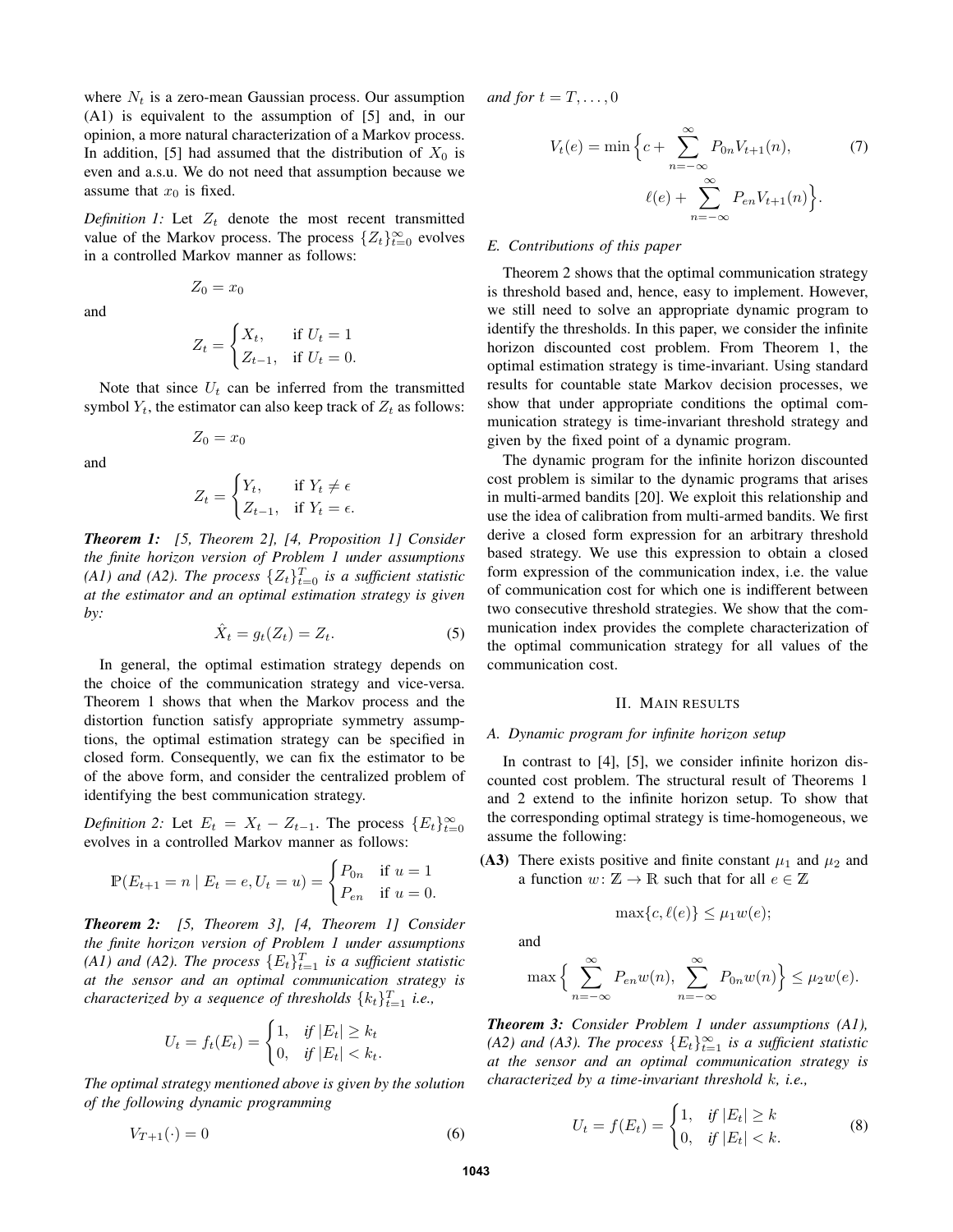*The optimal strategy mentioned above is given by the unique fixed point of the following dynamic programming*

$$
V(e; c) = \min \left\{ c + \beta \sum_{n = -\infty}^{\infty} P_{0n} V(n; c), \right\}
$$
  

$$
\ell(e) + \beta \sum_{n = -\infty}^{\infty} P_{en} V(n; c) \right\}.
$$
  
(9)

We are interested in the sensitivity of the optimal strategy to a change in the communication cost  $c$ . For that reason, we parametrize value function with the communication cost c.

*Proof:* The above result is the natural extension of the result of Theorem 2 to infinite horizon setup. The results on uniqueness of the fixed point rely on Banach fixed point theorem. To apply Banach fixed point theorem, the value function must be bounded with respect to a sup-norm. In our case, the loss function is unbounded, so we cannot assume that the value function is uniformly bounded. Therefore, we need to work with a weighted sup-norm. As shown in [21, Assumptions 6.10.1, 6.10.2], if a weighting function  $w(\cdot)$ defined in (A3) exists, then the Bellman operator has a unique fixed point and the result of the theorem follows from [21, Proposition 6.10.3].

Assumption (A3) is fairly mild. In Section III, we show that this assumption is always satisfied by a birth-death Markov chain.

## *B. Performance of a threshold strategy*

The result of Theorem 3 shows that we can restrict attention to time-homogeneous threshold based communication strategies. In this section we obtain a closed form expression for the performance of an arbitrary strategy of this form.

Let  $F$  denote the class of all time-homogeneous thresholdbased strategies of the type (8). Let  $f_k \in \mathcal{F}$  denote the strategy with threshold  $k, k \in \mathbb{N}$ , i.e.

$$
f_k(e) = \begin{cases} 1, & \text{if } |e| \ge k \\ 0, & \text{if } |e| < k. \end{cases}
$$

Let  $W_k(e; c)$  denote the performance of strategy  $f_k$  when the system starts in state  $e$  and has a communication cost  $c$ . From standard results in Markov decision processes,  $W_k$  is the unique fixed point of the following equation:

$$
W_k(e;c) = \begin{cases} c + \beta \sum_{n = -\infty}^{\infty} P_{0n} W_k(n;c), & \text{if } |e| \ge k, \\ \ell(e) + \beta \sum_{n = -\infty}^{\infty} P_{en} W_k(n;c), & \text{if } |e| < k \end{cases}
$$
(10)

For ease of notation, denote

$$
\hat{W}_k(0;c) = \sum_{n=-\infty}^{\infty} P_{0n} W_k(n;c).
$$

Note that  $W_k(0; c) = \beta \hat{W}_k(0; c)$  and an equivalent charac-

terization of  $W_k(0; c)$  is given by

$$
W_k(0; c) = \mathbb{E}\left[\sum_{t=0}^{\tau_k - 1} \beta^t \ell(E_t) + \beta^{\tau_k}(c + \beta \hat{W}_k(0; c)) \middle| E_0 = 0\right]
$$
\n(11)

where  $\tau_k$  denotes the stopping time when the Markov process starting at state 0 at time  $t = 0$  enters the set  $\{e \in \mathbb{Z} : |e| \geq 1\}$  $k$ . Define

$$
L_k = \mathbb{E}\left[\sum_{t=0}^{\tau_k - 1} \beta^t \ell(E_t) \middle| E_0 = 0\right]
$$

and

$$
T_k = \frac{1 - \mathbb{E}[\beta^{\tau_k}]}{1 - \beta}.
$$

Then, substituting  $W_k(0; c)$  and  $L_k$  in (11), we get that

$$
W_k(0;c) = \beta \hat{W}_k(0;c) = \frac{1}{(1-\beta)T_k} (L_k + c(1 - (1-\beta)T_k)).
$$
\n(12)

Next, we seek to find a closed form expression for  $L_k$  and  $T_k$ . First, let us define square matrices  $P^{(k)}$  and  $Q^{(k)}$  and a column vector  $\ell^{(k)}$  indexed by  $I^{(k)} = \{-k+1, \dots, k-1\}$ as follows:

$$
P_{ij}^{(k)} = P_{ij}, \quad i, j \in I^{(k)};
$$
  
\n
$$
Q^{(k)} = [I_{2k-1} - \beta P^{(k)}]^{-1};
$$
  
\n
$$
\ell^{(k)} = [\ell(-k+1), \ell(-k+2), \cdots, \ell(k-2), \ell(k-1)]^{\mathsf{T}}.
$$

We can now state the following theorem which gives an easily computable expression for  $L_k$  and  $T_k$ .

**Lemma 4:**  $L_k$  and  $T_k$  defined above can be expressed in a *closed form as follows:*

$$
L_k = \left\langle Q_0^{(k)}, \ell^{(k)} \right\rangle; \tag{13}
$$

$$
T_k = \left\langle Q_0^{(k)}, \mathbf{1}_{2k-1} \right\rangle,\tag{14}
$$

where  $Q_0^{(k)}$  denotes the row with index  $0$  in  $Q^{(k)}$ . Substituting *these in (12), we get a closed form expression of*  $W_k(0; c)$ *.* 

*Proof:* Recall that for a matrix  $A$ ,  $A_0$  denotes the row with index 0 (and our index set includes negative values as well).  $P^{(k)}$  is a substochastic matrix that captures the probability of Markov chain not leaving the set  $I^{(k)}$ . Thus

$$
L_k = \mathbb{E}\Big[\sum_{t=0}^{\tau_k - 1} \beta^t \ell(E_t) \Big| E_0 = 0\Big] = \sum_{t=0}^{\infty} \beta^t \Big[\sum_{e \in I^{(k-1)}} (P_{0e}^{(k)})^t \ell(e)\Big]
$$

$$
= \sum_{t=0}^{\infty} \Big\langle \Big[ (\beta P^{(k)})^t \Big]_0, \ell^{(k)} \Big\rangle = \Big\langle \sum_{t=0}^{\infty} \Big[ (\beta P^{(k)})^t \Big]_0, \ell^{(k)} \Big\rangle
$$

$$
= \Big\langle \Big[ \sum_{t=0}^{\infty} (\beta P^{(k)})^t \Big]_0, \ell^{(k)} \Big\rangle = \Big\langle Q_0^{(k)}, \ell^{(k)} \Big\rangle \tag{15}
$$

(14) can be proved by a similar argument.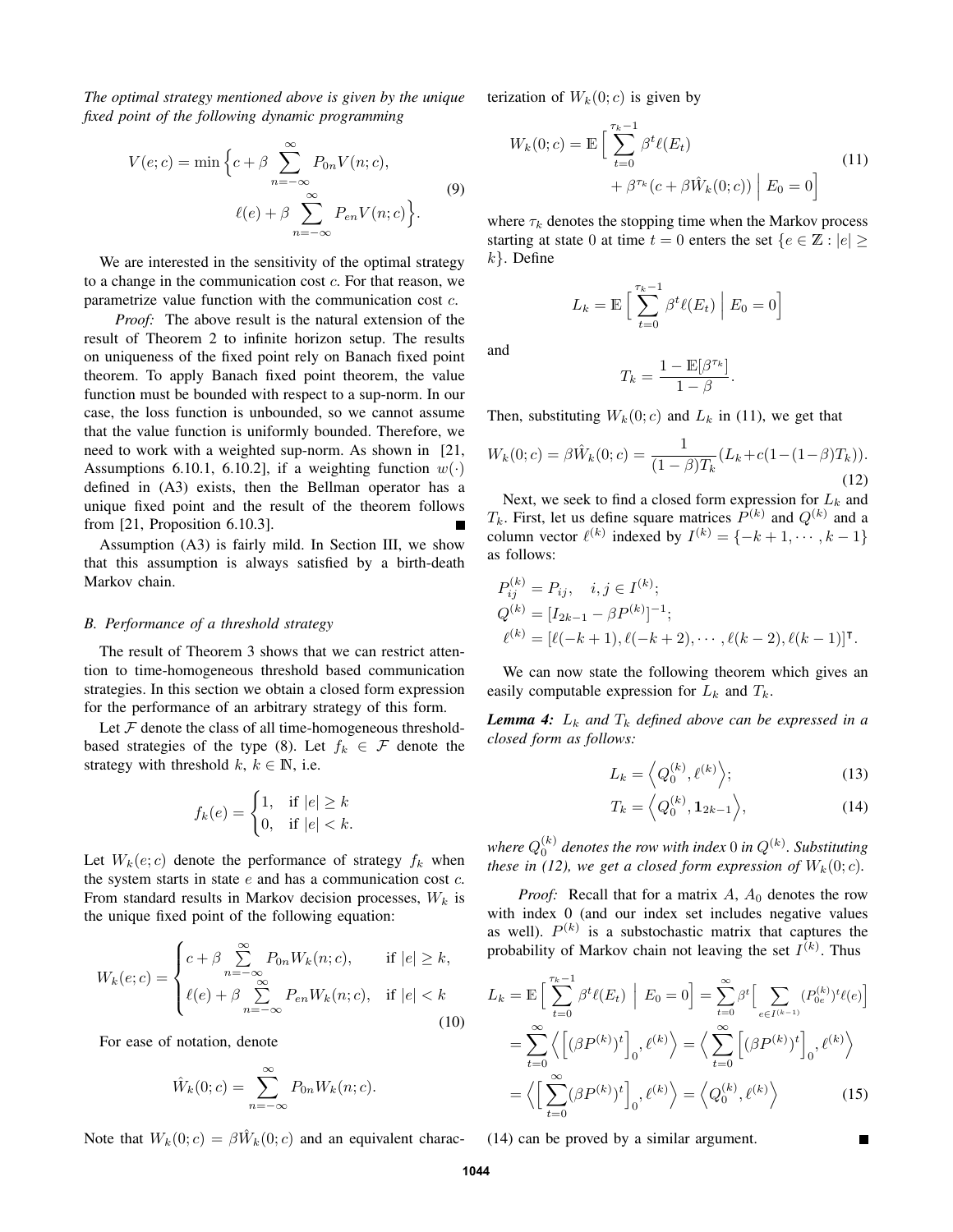#### *C. Characterization of optimal strategy*

Our approach to characterize the optimal strategy is inspired by the idea of *calibration* in multi-armed bandits [20]. Let  $c_k$  be the value of the communication cost for which, starting from state 0, one is indifferent between communication strategy  $f_k$  and  $f_{k+1}$ , i.e.,  $c_k$  is such that

$$
W_k(0; c_k) = W_{k+1}(0; c_k).
$$
 (16)

For reasons that will become apparent later, we call the sequence  ${c_k}_{k=1}^{\infty}$  as the *communication indices*. We show that such a  $c_k$  exists under the following assumption.

(A4)  $L_k/T_k$  is increasing in k.

*Lemma 5:*  $T_k < T_{k+1}$  *and*  $L_k < L_{k+1}$ *.* 

Due to dearth of availability of space, we omit the proof of the above lemma.

**Lemma 6:** *Under* (A4) such a  $c_k$  *always exists, is positive, and is given by*

$$
c_k = \left(\frac{L_{k+1}}{T_{k+1}} - \frac{L_k}{T_k}\right) / \left(\frac{1}{T_k} - \frac{1}{T_{k+1}}\right). \tag{17}
$$

*Proof:* By definition of  $c_k$ ,  $W_k(0; c_k) = W_{k+1}(0; c_k)$ . Using (12), we get that

$$
\frac{L_k + c_k(1 - (1 - \beta)T_k)}{(1 - \beta)T_k} = \frac{L_{k+1} + c_k(1 - (1 - \beta)T_{k+1})}{(1 - \beta)T_{k+1}}.
$$

Under (A4), the above equation always has a solution for  $c_k$ . By rearranging the terms, we get  $c_k$  as given by (17), which is positive.

**Theorem 7:** Suppose (A4) holds and  ${c_k}_{k=1}^{\infty}$  is an in*creasing sequence. Then, for all*  $c \in (c_k, c_{k+1}]$  *such that*  $c_k \neq c_{k+1}$ *, the strategy*  $f_{k+1}$  *is discounted cost optimal.* 

*Proof:* Using (12), we get that for any c,

$$
W_k(0; c) = W_k(0; c_k) + \frac{(1 - T_k)}{T_k}(c - c_k).
$$

Using the above equation with (16), we get

$$
W_k(0; c) - W_{k+1}(0; c) = \left[\frac{1}{T_k} - \frac{1}{T_{k+1}}\right](c - c_k)
$$

Since by Lemma 5 we have  $T_k < T_{k+1}$ , the first term in the brackets is positive and the sign of  $W_k(0; c) - W_{k+1}(0; c)$ is the same as that of  $(c - c_k)$ .

Now, consider a  $c \in (c_k, c_{k+1}]$ . Since  $c > c_k \geq c_{k-1} \geq$  $\cdots \geq c_1$ , we have that

$$
W_{k+1}(0;c) < W_k(0;c) \le W_{k-1}(0;c) \le \cdots \le W_1(0;c).
$$

Moreover, since  $c \le c_{k+1} \le c_{k+2} \le \cdots$  we have that

$$
W_{k+1}(0;c) \le W_{k+2}(0;c) \le W_{k+3}(0;c) \le \cdots
$$

Hence,  $f_{k+1}$  is optimal among all threshold strategies. From Theorem 3, we get that  $f_{k+1}$  is globally optimum.

*Lemma 8: The value function*  $V(e; \cdot)$ *, as given in (9), is a piece-wise linear, continuous, concave and increasing function of c for all*  $e \in \mathbb{Z}$ *.* 

The proof of the above lemma is omitted here due to limitation of space.

#### *D. Discussion of the result*

The result of Theorem 7 identifies the range of values for the communication cost for which an arbitrary strategy  $f_k$  is optimal. For a particular Markov process and loss function, we can compute the communication indices  ${c_k}_{k=1}^{\infty}$  by substituting the values of  $L_k$  and  $T_k$  from Lemma 4 into (17). These communication indices determine the optimal communication strategy for all values of the communication cost. For a particular communication cost  $c$ , we find the smallest threshold  $c_{k+1}$  that is larger than c, and use the strategy  $f_{k+1}$ . This is in contrast to the result of [4] and [5] where a separate dynamic program needs to be solved for each value of  $c$ .

# III. AN EXAMPLE: APERIODIC, SYMMETRIC BIRTH-DEATH MARKOV CHAIN



Fig. 1. A birth-death Markov chain

Consider a birth-death Markov chain, shown in Fig. 1, with transition probabilities as follows:

$$
P_{ij} = \begin{cases} p, & \text{if } j = i + 1, i - 1 \\ 1 - 2p, & \text{if } j = i \\ 0, & \text{otherwise.} \end{cases}
$$

where  $p \in (0, \frac{1}{2})$ . Let the distortion function  $\ell(\cdot)$  to be  $\ell(e)$  = |e|. Note that P and  $\ell$  satisfy (A1) and (A2).

*Lemma 9: (A3) is always satisfied for the above model. The values of the function*  $w(\cdot)$  *and the parameters*  $\mu_1$  *and*  $\mu_2$ *are given by:*

$$
w(e) = \max\{c, \ell(e)\}, \mu_1 = 1, \mu_2 = \max\{1 - 2p + 2p/c, \ell(2)\}
$$

*Proof:* The result may be verified separately for  $\ell(e)$  =  $1\{e \neq 0\}$  and  $\ell(e) = |e|^d$  by substitution.

Since (A3) is satisfied, the optimal communication strategy is a time-homogeneous threshold strategy. Hence, the framework of Sections II-B–II-C is applicable. The communication indices  ${c_k}_{k=1}^{\infty}$  depend on the values of  $L_k$  and  $T_k$ , which in turn depend on the matrix  $Q^{(k)}$ . Since,  $Q^{(k)}$  is the inverse of a tridiagonal symmetric Toeplitz matrix, an explicit formula for its elements is available [22].

#### *Lemma 10: Define*

$$
D = -2 - (1 - \beta)/(\beta p) \quad \text{and} \quad \lambda = \cosh^{-1}(-D/2).
$$
  
Then  $Q^{(k)}$  is given by

$$
Q_{ij}^{(k)} = \frac{a_{ij}^{(k)}}{b^{(k)}}, \quad i, i \in I^{(k-1)}
$$
 (18)